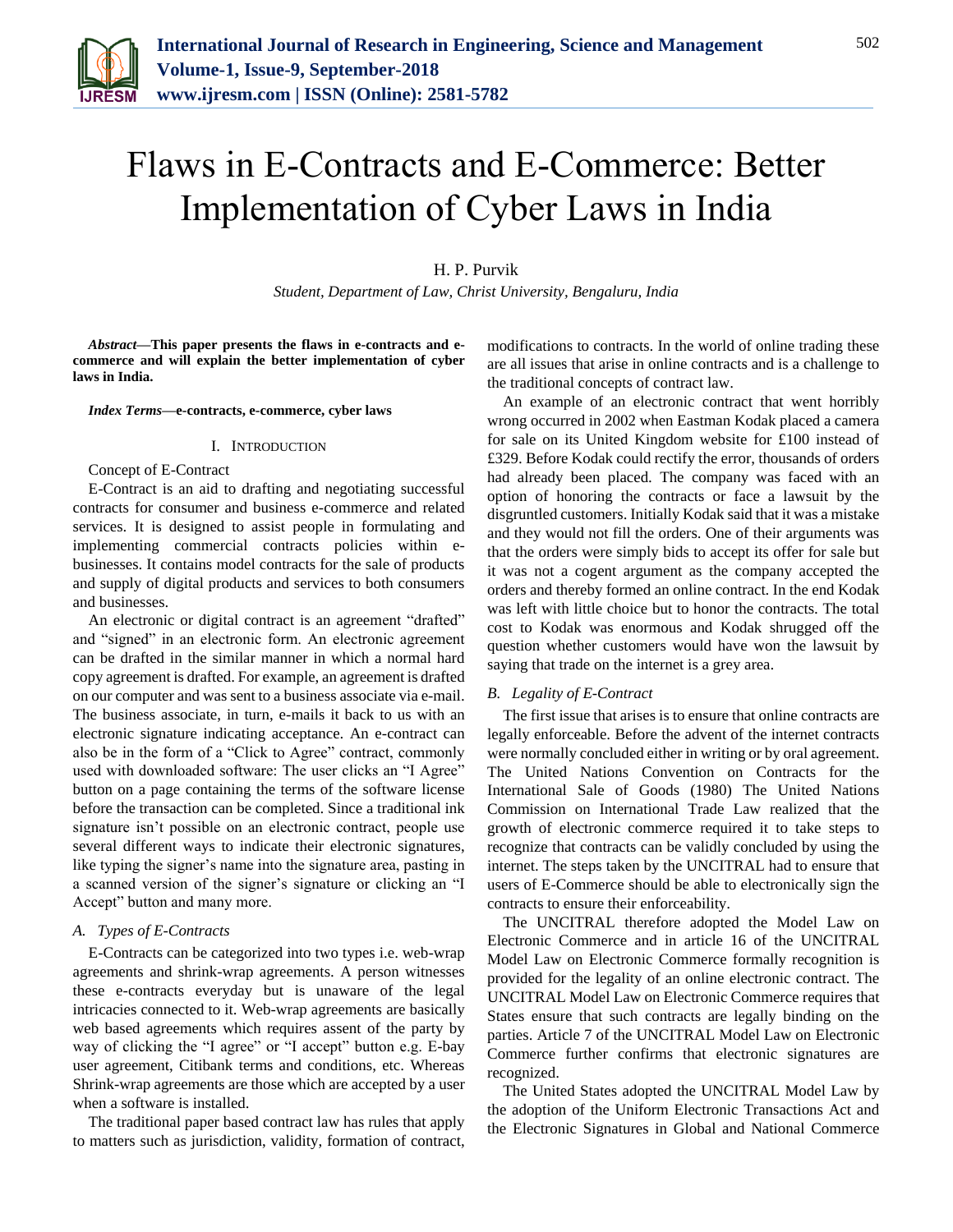

## Act (E-Sign).

The EU also adopted the UNCITRAL Model Law. The adoption took place by way of the adoption of the Directive on Electronic Signatures and the Ecommerce Directive. The question of validity of an electronic signature will come to the force once proof of the signature is required.

## *C. E-Commerce*

E-Commerce – 'the new communication technology' is the latest way of doing business. IT has given the opportunity to expand their markets to include anyone in the world but it has also massively affected and changed the way business is done today. While businesses can derive the advantage of going global at a cheaper cost, consumers also benefit from the freedom to choose for a variety of sellers. Since then, ecommerce has evolved to make products easier to discover and purchase through online retailers and marketplaces. Independent freelancers, small businesses, and large corporations have all benefited from ecommerce, which enables them to sell their goods and services at a scale that was not possible with traditional offline retail.

Despite its numerous advantages, however, e-commerce comes with its set of pitfalls. Internet being the backbone of the e-commerce revolutions, there are significant risks attached to conducting business over the internet.

## *D. Flaws in E-commerce*

E-commerce growth comes with downsides as well. Perhaps the most noteworthy area of concern is the growth in online security breaches, fraud and other forms of electronic malfeasance. Direct e-commerce fraud rates have decreased significantly over the last several years, in part due to major investments in security and fraud prevention.

However, fraud still costs e-commerce merchants billions in losses. Loss estimates vary, but conservative estimates put ecommerce fraud losses at \$3 billion. Most of these losses have their origin in compromised card data, either through data breaches (online and offline) or other forms of cardholder data theft.

In spite of online security investments, e-commerce merchants remain vulnerable to fraud committed using stolen information compromised in data breaches, highlighting a unique challenge to tighten security both in the physical and electronic environments. This becomes even more important given the nascent mobile commerce industry, which introduces additional security challenges. These security problems come with significant hard dollar costs, as well as harder-to-quantify costs to consumer confidence and brand reputation.

A data breach is a confirmed incident in which sensitive, confidential or otherwise protected data has been accessed and/or disclosed in an unauthorized fashion. Data breaches may involve personal health information (PHI), personally identifiable information (PII), trade secrets or intellectual property.

Common data breach exposures include personal

information, such as credit card numbers, Social Security numbers and healthcare histories, as well as corporate information, such as customer lists, manufacturing processes and software source code. If anyone who is not specifically authorized to do so views such data, the organization charged with protecting that information is said to have suffered a data breach.

## *E. Notable Data Breaches*

There have been several major data breaches of both large enterprises and government agencies in recent years. In 2013, retail giant Target Corporation disclosed it had suffered a major data breach that exposed customer names and credit card information. The company initially announced that 40 million customers were affected by the breach but later raised that number to 110 million. An internal investigation into the matter revealed the initial intrusion point was a third-party business partner that had been breached; the threat actors then used the business partner's credentials to access Target's network and then spread point-of-sale (POS) malware to the company's POS systems. The Target data breach led to several lawsuits from customers, state governments and credit card companies, which resulted in the company paying tens of millions of dollars in legal settlements. In addition, the company's CEO and CIO both resigned in the wake of the breach.

The cyber laws that govern the e-commerce transactions are not very clear and vary from country to country. These legal issues prevent people from entering into electronic contracts.

Cyber law is important because it touches almost all aspects of transactions and activities and on involving the internet, World Wide Web and cyberspace. Every action and reaction in cyberspace has some legal and cyber legal angles.

Cyber Crime is not defined in Information Technology Act 2000 nor in the National Cyber Security Policy 2013 nor in any other regulation in India. In fact, it cannot be too. Crime or offence has been dealt with elaborately listing various acts and the punishments for each, under the Indian Penal Code, 1860 and quite a few other legislations too. Hence, to define cybercrime, one can say, it is just a combination of crime and computer. To put it in simple terms 'any offence or crime in which a computer is used is a cyber-crime'. Interestingly even a petty offence like stealing or pick pocket can be brought within the broader purview of cybercrime if the basic data or aid to such an offence is a computer or an information stored in a computer used (or misused) by the fraudster. The I.T. Act defines a computer, computer network, data, information and all other necessary ingredients that form part of a cybercrime.

In a cyber-crime, computer or the data itself the target or the object of offence or a tool in committing some other offence, providing the necessary inputs for that offence. All such acts of crime will come under the broader definition of cyber-crime.

Cyber law encompasses laws relating to:

- Cyber crimes
- Electronic and digital signatures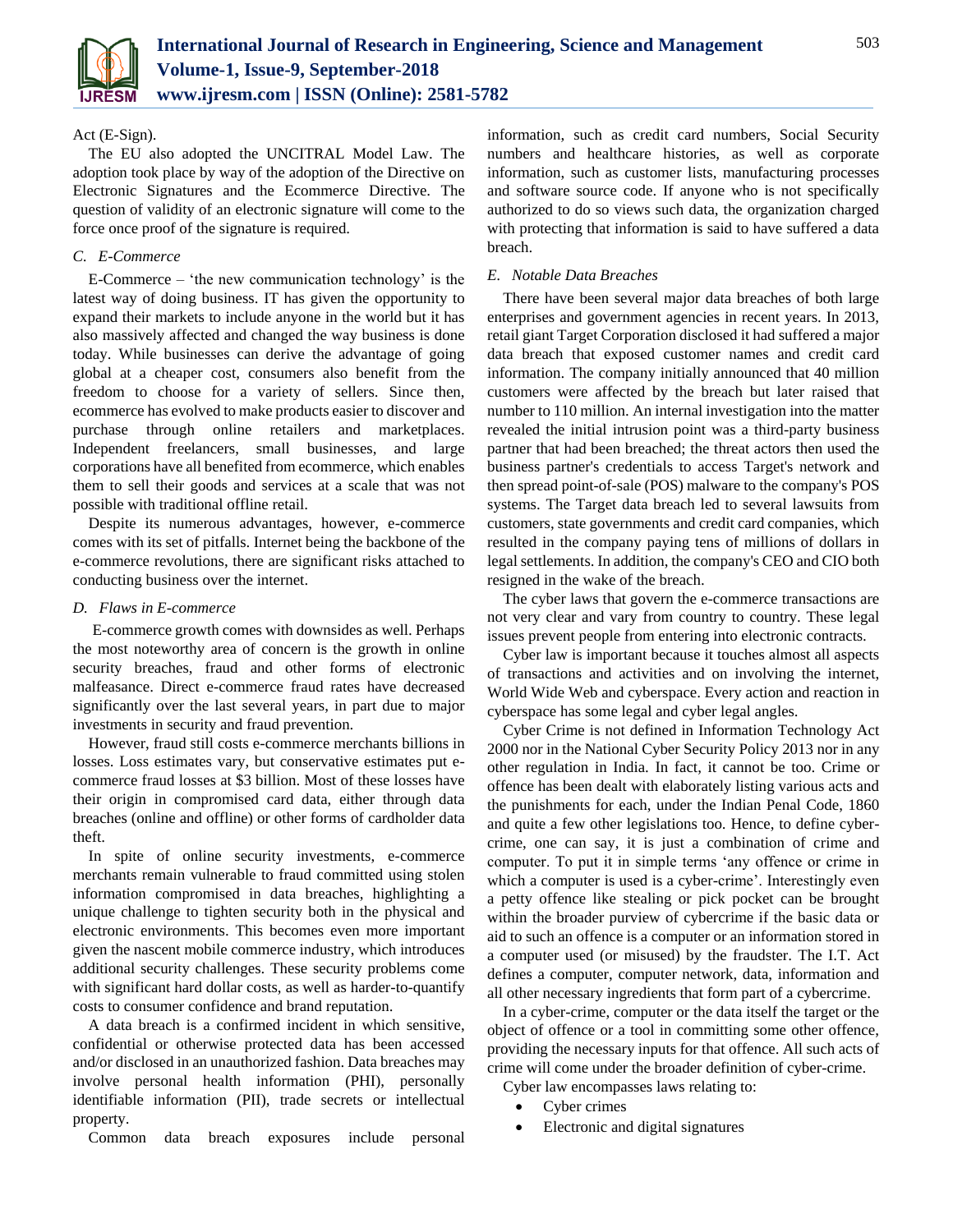

- Intellectual property
- Data protection and privacy

# *F. Need for Cyber Law*

In today's techno-savvy environment, the world is becoming more and more digitally sophisticated and so are the crimes. Internet was initially developed as a research and information sharing tool and was in an unregulated manner. As the time passed by it became more transactional with e-business, ecommerce, e-governance and e-procurement etc. All legal issues related to internet crime are dealt with through cyber laws. As the number of internet users is on the rise, the need for cyber laws and their application has also gathered great momentum.

In today's highly digitalized world, almost everyone is affected by cyber law. For example:

- Almost all transactions in shares are in demat form.
- Almost all companies extensively depend upon their computer networks and keep their valuable data in electronic form.
- Government forms including income tax returns, company law forms etc. are now filled in electronic form.
- Consumers are increasingly using credit/debit cards for shopping.
- Most people are using email, phones and SMS messages for communication.
- Cybercrime cases such as online banking frauds, online share trading fraud, source code theft, credit card fraud, tax evasion, virus attacks, cyber sabotage, phishing attacks, email hijacking, denial of service, hacking, pornography etc. are becoming common.
- Digital signatures and e-contracts are fast replacing conventional method of transacting business.

A major program has been initiated on development of cyber forensics specifically cyber forensic tools, setting up of infrastructure for investigation and training of the users, particularly police and judicial officers in use of this tool to collect and analyze the digital evidence and present them in Court.

Indian Computer Emergency Response Team (CERT-In) and Centre for Development of Advanced Computing (CDAC) are involved in providing basic and advanced training of Law Enforcement Agencies, Forensic labs and judiciary on the procedures and methodology of collecting, analyzing and presenting digital evidence.

# *G. Cyber Laws in India*

In India, cyber laws are contained in the Information Technology Act, 2000 ("IT Act") which came into force on October 17, 2000. The main purpose of the Act is to provide legal recognition to electronic commerce and to facilitate filing of electronic records with the Government.

India has an extremely detailed and well-defined legal

system in place. Numerous laws have been enacted and implemented and the foremost amongst them is the Constitution of India. We have inter alia, amongst others, the Indian Penal Code, the Indian Evidence Act 1872, the Reserve Bank of India Act, 1934, the Companies Act, and so on. However, the arrival of internet signaled the beginning of the rise of new and complex legal issues. It may be pertinent to mention that all the existing laws in place in India were enacted way back keeping in mind the relevant political, social, economic, and cultural scenario of that relevant time. Nobody then could really visualize about the Internet. Despite the vivid insight of our master draftsmen the requirements of cyberspace could hardly ever be anticipated. As such, the coming of the Internet led to the emergence of numerous tricky legal issues and glitches which required the enactment of Cyber laws.

The existing laws of India, even with the most compassionate and liberal interpretation could not be interpreted in the light of the emergency cyberspace, to include all aspects relating to different activities in cyberspace. In fact, the practical experience and the wisdom of judgement found that it shall not be without major threats and pitfalls, if the existing laws were to be interpreted in the scenario of emerging cyberspace, without enacting new cyber laws. Hence, the need for enactment of relevant cyber laws.

None of the existing laws gave any legal validity or sanction to the activities in Cyberspace. For example, the Net is used by a large majority of users for email. Yet till today, email id not "legal" in our country. There is no law in the country, which gives legal validity, and sanction to email. Courts and judiciary in our country have been reluctant to grant judicial recognition to the legality of email in the absence of any specific law having been enacted by the Parliament. As such the need has arisen for Cyber law.

Internet requires an enabling and supportive legal substructure in tune with the times. This legal infrastructure can only be given by the enactment of the relevant Cyber laws as the traditional laws have failed to grant the same. E-commerce, the biggest future of Internet, can only be possible if necessary legal infrastructure compliments the same to enable its pulsating growth.

All these and other varied considerations created a conductive atmosphere for the need for enacting relevant cyber laws in India.

# *H. Jurisdiction*

If a crime is committed on a computer or computer network in India by a person resident outside India, then can the offence be tried by the Courts in India?

According to Section 1(2) of Information Technology Act, 2000, the Act extends to the whole of India and also applies to any offence or contravention committed outside India by any person. Further Section 75 of the I.T. Act, 2000 also mentions about the applicability of the Act for any offence or contravention committed outside India. According to this section, the Act will apply to an offence contravention